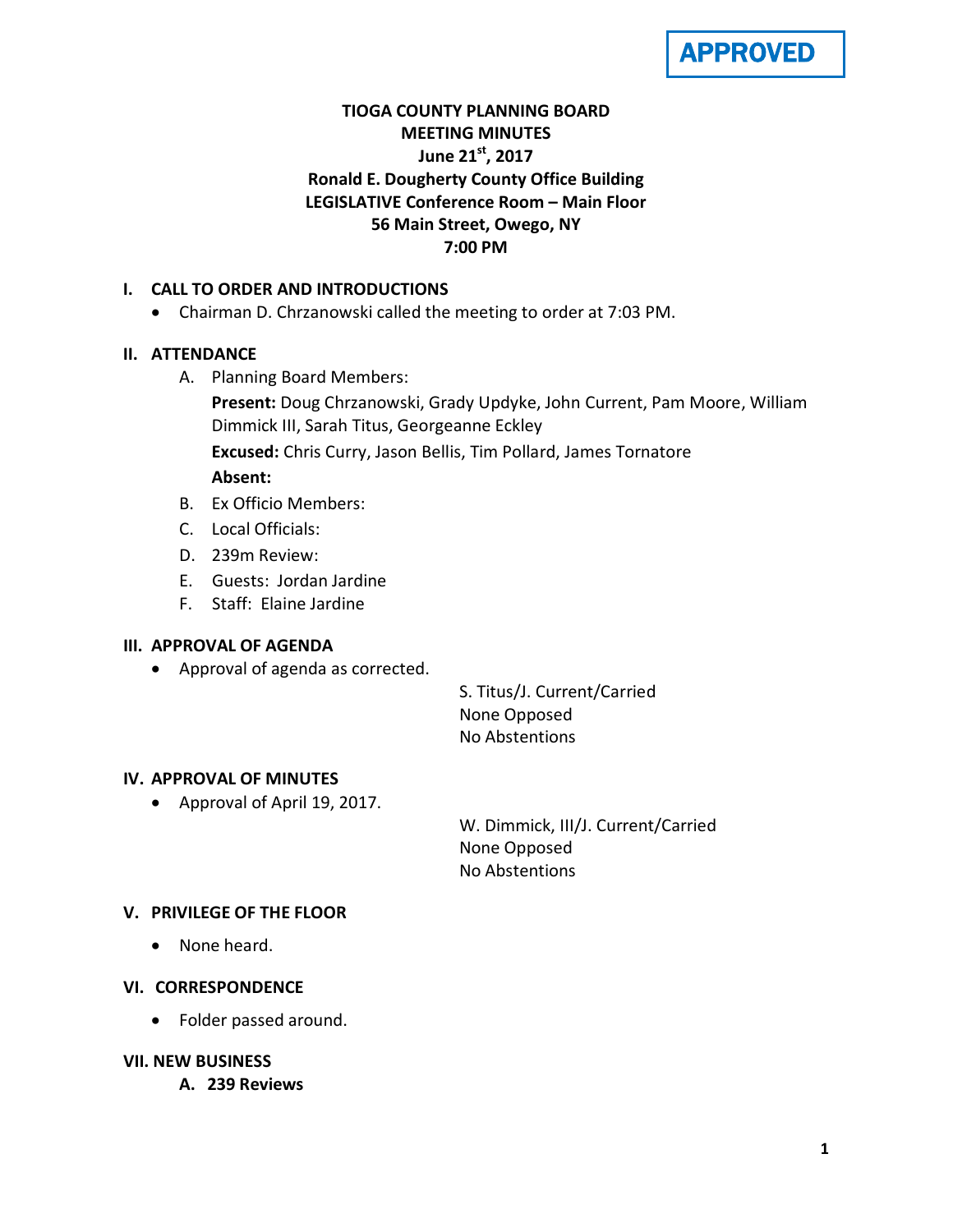

## **1. County Case 2017-013: Town of Owego, Zoning Amendment, Signage Regulations**

The Town of Owego Planning and Zoning Department has determined based on past requests for sign area variances, that certain restrictions regarding signage needs to be updated to today's standards. The main changes involve size of signs in Highway Interchange (HIC) zoning districts and the allowance for electronic message signs, and the establishment of Gateway Signs. Currently the size of signs allowed in HIC zoning districts is half the size of signs allowed in the General Business (GB) zoning districts. The proposed changes in §125-42 Signs of the Supplementary Regulations Article will cause sign size regulations to be consistent in both the GB and HIC zoning districts.

Another major amendment is to update the definition of a sign that is digital or electronic in nature. The old definition of SIGN, FLASHING, SCINTILLATING or MOVING is replaced with SIGN, ELECTRONIC MESSAGE. This new definition will apply to all respective zoning code and new applicable signs.

The last major amendment establishes §125-42 Item F – Gateway Signs. Gateway Signs will be allowed for the purpose of welcoming drivers traveling on major thoroughfares to the Town of Owego and will contain off-site changing business advertisements, most likely in the form of an electronic message sign.

Minor changes include the addition of a monument sign definition, a statement that sign construction must comply with NYS Uniform Fire Prevention and Building Code standards and regulations, and updates submission type from blueprints to drawings.

Many of these proposed zoning amendments related to signage are necessary housekeeping efforts based on the experience of past area variance applications. The updates, the allowance of electronic message signs and gateway signs are changes that relate to today's relevance and situation.

Staff recommends approval of the zoning amendments with the condition that Town of Owego completes the SEQR Type 1 action Full EAF analysis.

**Q. D. Chrzanowski** – Do you know where Debra derived the information for regulation of the frequency of message change? **A. E. Jardine** – I believe from NYS DOT standards for electronic signs. **Q. P. Moore**- Is there a definition of what animation means? **A. E. Jardine** – No, it is just the general knowledge that changes between messages on electronic signs will be direct and not involve any type of transition.

Discussion ensued on gateway signs.

#### **Motion to recommend approval of the zoning amendments:**

| J. Current/P. Moore/Carried |   |
|-----------------------------|---|
| <b>Yes</b>                  |   |
| No                          | Ω |
| Abstention                  | n |

B. Town of Candor 239 Intermunicipal Agreement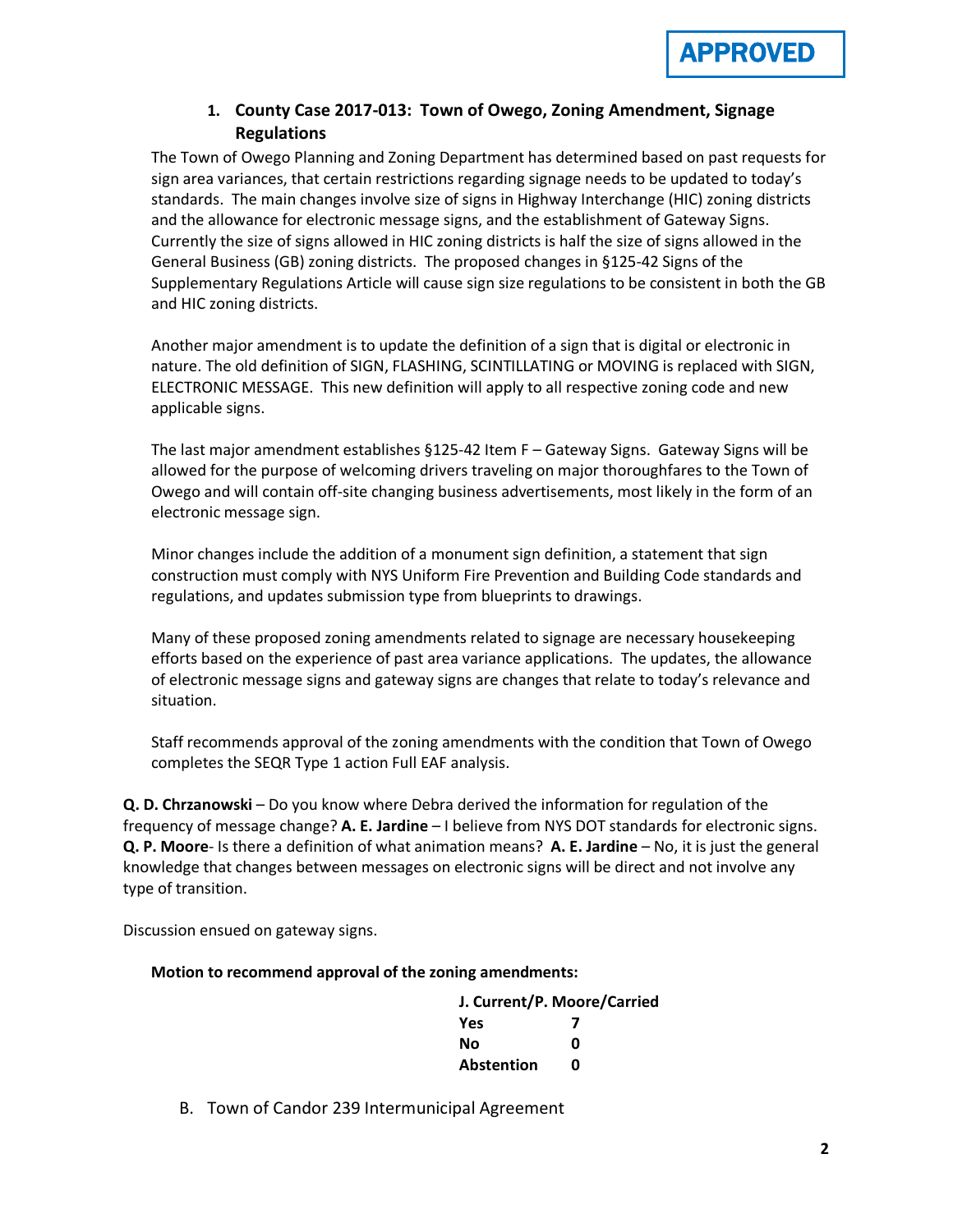

E. Jardine explained that specific additions are needed to this existing agreement due to the fact that Town of Candor now considers their Uniform Fire Prevention and Building Code to be part of the zoning ordinance. Added items include the Town of Candor Board of Appeals as a party to this agreement, and filtering out area variances for residential uses, as well as variances of 15 feet or less from county and state roads.

## **Motion to approve the updated Town of Candor / TCPB 239 referral intermunicipal agreement:**

**S. Titus/J. Current/Carried Yes 7 No 0 Abstention 0**

## **VIII. REPORTS**

- A. Local Bits and Pieces
	- 1. Town of Candor J. Bellis
		- Not in attendance.
	- **2. Town of Nichols**  P. Moore
		- Town may not be in compliance with management of the Cady Library Librarian.

#### **3. Town of Berkshire - T. Pollard**

• Not in attendance.

#### **4. Town of Tioga –** D. Chrzanowski

• No report.

#### **5. Village of Waverly** – W. Dimmick III

- No report.
- **6. Village of Owego** G. Eckley
	- No report.

#### **7. Town of Newark Valley** – S. Titus

• Planning Board held public hearing for Comp Plan Draft. Now the draft will go to E. Jardine for informal review and advice.

## **8. Village of Newark Valley –** J. Tornatore

- Not in attendance.
- **9. Town of Owego** J. Current
	- No report.
- **10. Town of Barton** G. Updyke
	- No report.